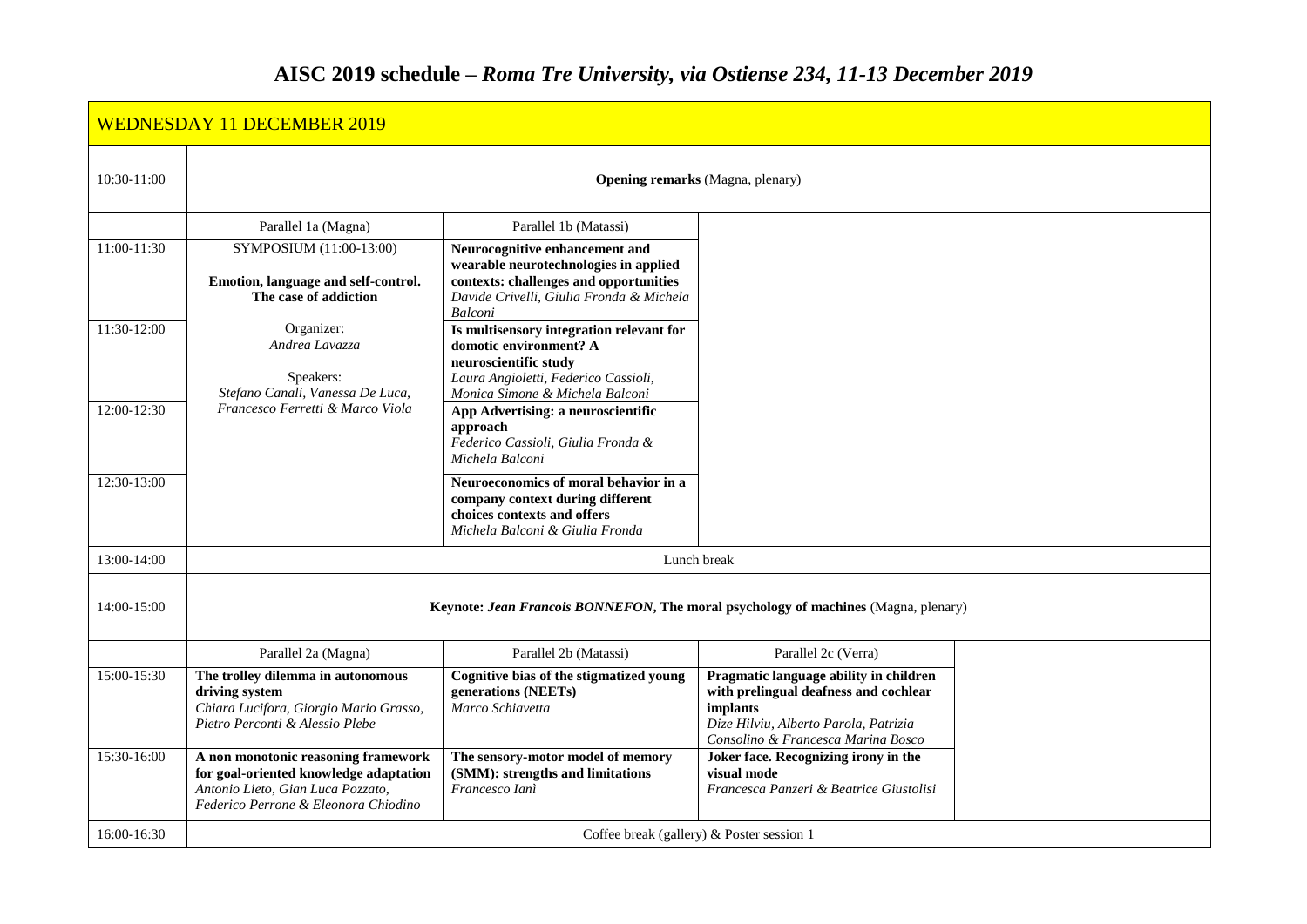|             | Parallel 3a (Magna)                                                                                                              | Parallel 3b (Matassi)                                                                                                                               | Parallel 3c (Verra)                                                                                                                                                                                                                                                                                                                        | Parallel 3d (Ambrogio)                                                                                                                                                  |
|-------------|----------------------------------------------------------------------------------------------------------------------------------|-----------------------------------------------------------------------------------------------------------------------------------------------------|--------------------------------------------------------------------------------------------------------------------------------------------------------------------------------------------------------------------------------------------------------------------------------------------------------------------------------------------|-------------------------------------------------------------------------------------------------------------------------------------------------------------------------|
| 16:30-17:00 | SYMPOSIUM (16:30-18:30)<br>The determinants of human reasoning<br>and cognition: multidisciplinary<br>perspectives               | The evolution of lying in well-mixed<br>populations<br>Daniele Vilone, Valerio Capraro &<br>Matiaz Perc                                             | <b>Exploring the differences between kinds</b><br>of abstract concepts: evidence with an<br>interference paradigm<br>Caterina Villani, Luisa Lugli, Marco<br>Tullio Liuzza, Roberto Nicoletti & Anna<br>M. Borghi                                                                                                                          | From emotions to artifacts: distributed<br>cognition and evolutionary salient tasks<br>Marco Viola                                                                      |
| 17:00-17:30 | Organizers:<br>Gustavo Cevolani, Emiliano Ricciardi &<br>Ennio Bilancini<br>Speakers:<br>Fabrizio Calzavarini, Gustavo Cevolani, | An ontological analysis of the notion of<br>need<br>Luca Biccheri & Roberta Ferrario                                                                | Tangible and digitalized assessment of<br>spatial cognitive skills using physical<br><b>blocks</b><br>Federica Somma, Antonio Cerrato,<br>Michela Ponticorvo, Onofrio Gigliotta &<br>Orazio Miglino                                                                                                                                        | How metaphors contribute to<br>neuroscience<br><b>Charles Rathkopf</b>                                                                                                  |
| 17:30-18:00 | Vincenzo Crupi, Roberto Di Paolo,<br>Valentina Elce & Carlo Martini                                                              | Studying the users' acceptance of IoT<br>systems<br>Rino Falcone & Alessandro Sapienza                                                              | The impact of character perspective-<br>taking on narrative processing. An<br><b>Event-Related Potentials (ERPs) study</b><br>Alessandra Chiera, Ines Adornetti,<br>Daniela Altavilla, Alessandro Acciai,<br>Erica Cosentino, Valentina Deriu.<br>Christopher McCarroll, Serena<br>Nicchiarelli, Viviana Preziotti &<br>Francesco Ferretti | Is altruism a rational requisite?<br>Caterina Di Maio                                                                                                                   |
| 18:00-18:30 |                                                                                                                                  | Humans and humanoid robots working<br>together: will my brain accept you?<br>Federico Da Rold, Alessio Esposito,<br>Chiara Fini & Anna Maria Borghi | Do children with Autism Spectrum<br>Disorder comprehend visual<br>narratives?<br>Ines Adornetti, Alessandra Chiera,<br>Valentina Deriu, Daniela Altavilla, Sara<br>Lucentini, Andrea Marini, Giovanni<br>Valeri, Rita Magni, Stefano Vicari &<br>Francesco Ferretti                                                                        | Prediction error minimization is not the<br>mark of the cognitive: arguing for the<br>compatibility of predictive processing<br>and extended cognition<br>Marco Facchin |
| 18:30-19:30 |                                                                                                                                  |                                                                                                                                                     | Keynote: Agnieszka WYKOWSKA, Adopting the intentional stance towards humanoid robots? (Magna, plenary)                                                                                                                                                                                                                                     |                                                                                                                                                                         |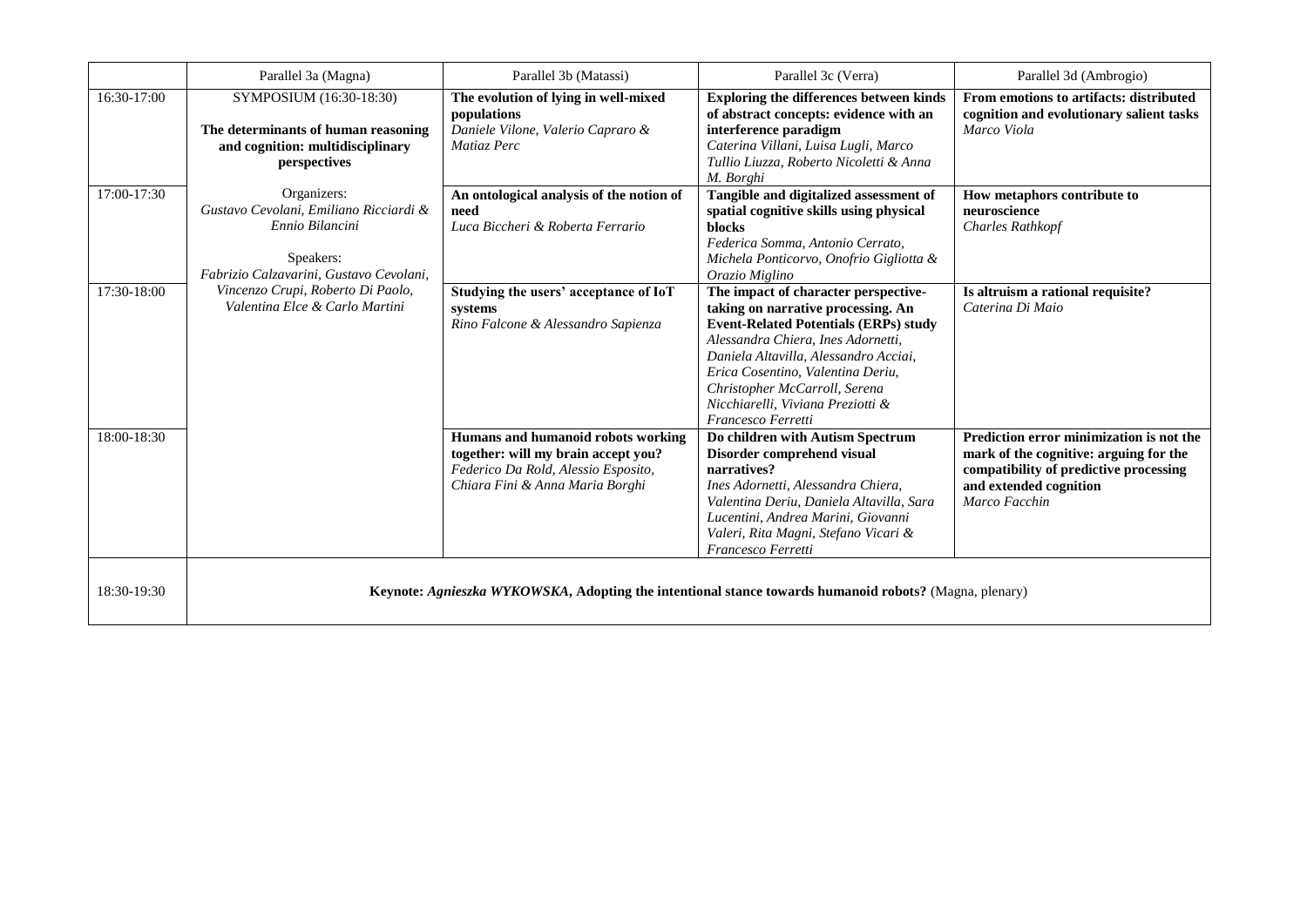|             | <b>THURSDAY 12 DECEMBER 2019</b>                                                                                                                                                                        |                                                                                                                                                                                                            |                                                                                                                                                                      |                                                                                                                                                                                                           |
|-------------|---------------------------------------------------------------------------------------------------------------------------------------------------------------------------------------------------------|------------------------------------------------------------------------------------------------------------------------------------------------------------------------------------------------------------|----------------------------------------------------------------------------------------------------------------------------------------------------------------------|-----------------------------------------------------------------------------------------------------------------------------------------------------------------------------------------------------------|
| 09:00-10:00 | Keynote: Valentina BAMBINI, The complex relationship between pragmatics and ToM: clinical, developmental, and neurophysiological evidence (Magna, plenary)                                              |                                                                                                                                                                                                            |                                                                                                                                                                      |                                                                                                                                                                                                           |
|             | Parallel 4a (Magna)                                                                                                                                                                                     | Parallel 4b (Matassi)                                                                                                                                                                                      | Parallel 4c (Verra)                                                                                                                                                  | Parallel 4d (Ambrogio)                                                                                                                                                                                    |
| 10:00-10:30 | Intelligence, but not so much: the<br><b>Intelligence of IoT</b><br>Martina Bacaro & Francesco Bianchini                                                                                                | Social generics and inferential<br>asymmetry<br>Federico Cella                                                                                                                                             | Soundtrack shapes the way we relate to<br>movie scenes: toward a multi-level<br>model of interpretation<br>Alessandro Ansani, Marco Marini &<br>Isabella Poggi       | The family resemblances of pains: a<br>non-eliminative approach<br>Sabrina Coninx                                                                                                                         |
| 10:30-11:00 | <b>Experimental uses of robots to</b><br>understand theory of mind abilities in<br>autistic children: a methodological<br>reflection<br>Sabrina Serena Vadalà, Elisabetta<br>Lalumera & Edoardo Datteri | Learning meaning from language: the<br>role of the language structure<br>Margherita De Luca                                                                                                                | The origins of the sense of possession: a<br>computational approach<br>Aurora De Bortoli Vizioli, Vieri Giuliano<br>Santucci, Francesco Mannella & Luca<br>Tummolini | Positive and negative emotions.<br>Valence, emotion recognition and<br>emotion regulation<br>Sara Dellantonio & Luigi Pastore                                                                             |
| 11:00-11:30 | Coffee break (gallery) & Poster session 2                                                                                                                                                               |                                                                                                                                                                                                            |                                                                                                                                                                      |                                                                                                                                                                                                           |
|             | Parallel 5a (Magna)                                                                                                                                                                                     | Parallel 5b (Matassi)                                                                                                                                                                                      | Parallel 5c (Verra)                                                                                                                                                  | Parallel 5d (Ambrogio)                                                                                                                                                                                    |
| 11:30-12:00 | SYMPOSIUM (11:30-13:00)<br>Moral preferences and moral suasion<br>Organizers:<br>Ennio Bilancini, Leonardo Boncinelli &                                                                                 | <b>Fractal dimension enables the</b><br>functional differentiation of higher-<br>cognitive (HCNs) and perceptual (PNs)<br>brain networks<br>Camillo Porcaro, Marco Marino,<br>Quanying Liu & Dante Mantini | Prototypes: their uses and abuses<br>Maria Cristina Amoretti & Marcello<br>Frixione                                                                                  | From observation to execution: a<br>multidisciplinary approch to goal-<br>oriented actions in children with autism<br>spectrum disorders<br>Laura Sparaci                                                 |
| 12:00-12:30 | Valerio Capraro<br>Speakers:<br>Valerio Capraro, Erik Sørensen &<br>Tatiana Celadin                                                                                                                     | Visual context in semantic ambiguities:<br>a neural model<br>Arianna Pavone & Alessio Plebe                                                                                                                | Indirect speech acts in high functioning<br>autism<br>Eleonora Marocchini, Simona Di Paola,<br>Greta Mazzaggio & Filippo Domaneschi                                  | Communicative-pragmatic impairment<br>in schizophrenia: a machine learning<br>approach<br>Alberto Parola, Rogerio Salvini, Ilaria<br>Gabbatore, Laura Berardinelli &<br>Francesca Bosco                   |
| 12:30-13:00 |                                                                                                                                                                                                         | On the brink of disaster: vulnerability<br>and mental disorders<br>Valentina Petrolini                                                                                                                     | Pragmatic abilities in early Parkinson's<br>disease<br>Maria Alice Baraldi, Simona Di Paola &<br>Filippo Domaneschi                                                  | Memory enhancements from active<br>control of learning in children with<br>autism spectrum disorder<br>Valentina Fantasia, Douglas B. Markant<br>& Azzurra Ruggeri                                        |
| 13:00-14:00 | Lunch break                                                                                                                                                                                             |                                                                                                                                                                                                            |                                                                                                                                                                      |                                                                                                                                                                                                           |
|             | Parallel 6a (Magna)                                                                                                                                                                                     | Parallel 6b (Matassi)                                                                                                                                                                                      | Parallel 6c (Verra)                                                                                                                                                  | Parallel 6d (Ambrogio)                                                                                                                                                                                    |
| 14:00-14:30 | SYMPOSIUM (14:00-15:30)<br>Nudges of wisdom: models and<br>applications for behavioral insights<br>interventions                                                                                        | Neology pathways: an analysis on<br>holonymy/meronymy and<br>hypernymy/hyponymy<br>Francesca Ferrucci                                                                                                      | SYMPOSIUM (14:00-15:30)<br>Social Brain, Artificial Intelligence,<br>Internet of Value: how the market is<br>changing                                                | The effect of embodiment on children's<br>visual attention and the role of ToM<br>abilities and executive function skills<br>Federico Manzi, Davide Ghiglino, Cinzia<br>Di Dio, Pauline Chevalier, Davide |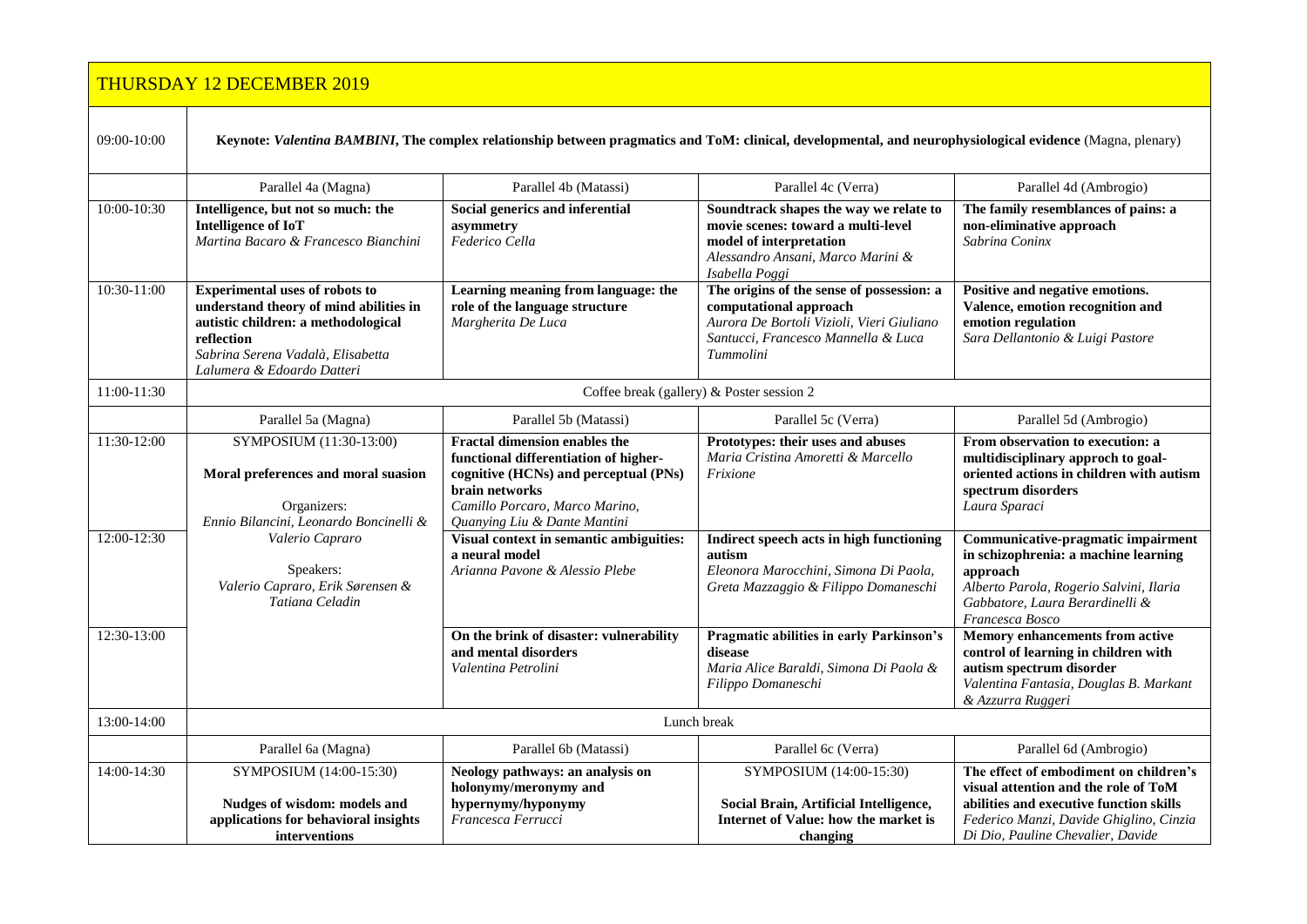| 14:30-15:00<br>15:00-15:30 | Organizers:<br>Marco Marini & Fabio Paglieri<br>Speakers:<br>Laura Macchi, Marco Marini & Fabio<br><b>Tramontana</b>                                   | People's perception of the distinction<br>between presuppositions and<br>implicatures<br>Giulia Giunta<br><b>Manipulation through implicit</b><br>communication: a cognitive approach<br>to persuasive language<br>Edoardo Lombardi Vallauri & Viviana<br>Masia | Organizers:<br>Pietro Terna & Remo Pareschi<br>Speakers:<br>Vittorio Di Tomaso, Giuseppe Morlino,<br>Remo Pareschi & Pietro Terna | Massaro, Agnieszka Wykowska &<br>Antonella Marchetti<br>Rethinking intrusiveness: exploring the<br>sequential organization in interactions<br>between infants and mothers<br>Valentina Fantasia & Alessandra Fasulo<br>Insincerity games in young children<br>Gabriella Airenti |
|----------------------------|--------------------------------------------------------------------------------------------------------------------------------------------------------|-----------------------------------------------------------------------------------------------------------------------------------------------------------------------------------------------------------------------------------------------------------------|-----------------------------------------------------------------------------------------------------------------------------------|---------------------------------------------------------------------------------------------------------------------------------------------------------------------------------------------------------------------------------------------------------------------------------|
| 15:30-16:00                | Coffee break (gallery) $&$ Poster session 3                                                                                                            |                                                                                                                                                                                                                                                                 |                                                                                                                                   |                                                                                                                                                                                                                                                                                 |
|                            | Parallel 7a (Magna)                                                                                                                                    | Parallel 7b (Matassi)                                                                                                                                                                                                                                           | Parallel 7c (Verra)                                                                                                               | Parallel 7d (Ambrogio)                                                                                                                                                                                                                                                          |
| 16:00-16:30                | Insight problem solving: the<br>interpretative function and the<br>emergence of unconscious analytic<br>thought<br>Laura Macchi & Maria Bagassi        | How to avoid the cognitive bloat: from<br>the past-endorsement criterion to the<br>mark of the mental<br>Giulia Piredda & Michele Di Francesco                                                                                                                  | Supramodal pictorial competence<br>Fabrizio Calzavarini & Alberto Voltolini                                                       | The origins of mindreading: how<br>interpretive socio-cognitive practices<br>get off the ground<br>Marco Fenici                                                                                                                                                                 |
| 16:30-17:00                | Is gender a flexible concept? A<br>comparison of Dutch and Italian<br>Claudia Mazzuca, Anna M. Borghi, Luisa<br>Lugli, Roberto Nicoletti & Asifa Majid | Does the extended mind hypothesis<br>bring us beyond a sharp opposition<br>between mind and world?<br>Arianna Beghetto                                                                                                                                          | The complexity of concepts: the<br>challenge from supramodality<br>Fabrizio Calzavarini                                           | <b>Explanatory reductionism and the</b><br>science of consciousness<br>Francesco Ellia                                                                                                                                                                                          |
| 17:00-18:00                | Keynote: Simona CABIB, Beyond resilience: individual differences in dysfunctional adaptation to stress (Magna, plenary)                                |                                                                                                                                                                                                                                                                 |                                                                                                                                   |                                                                                                                                                                                                                                                                                 |
| 18:00-19:00                | AISC assembly: presentation of the new Board of Directors (2020-2022) & Best Paper AISC 2018 award ceremony (Magna, plenary)                           |                                                                                                                                                                                                                                                                 |                                                                                                                                   |                                                                                                                                                                                                                                                                                 |
| 20:30                      | Social dinner                                                                                                                                          |                                                                                                                                                                                                                                                                 |                                                                                                                                   |                                                                                                                                                                                                                                                                                 |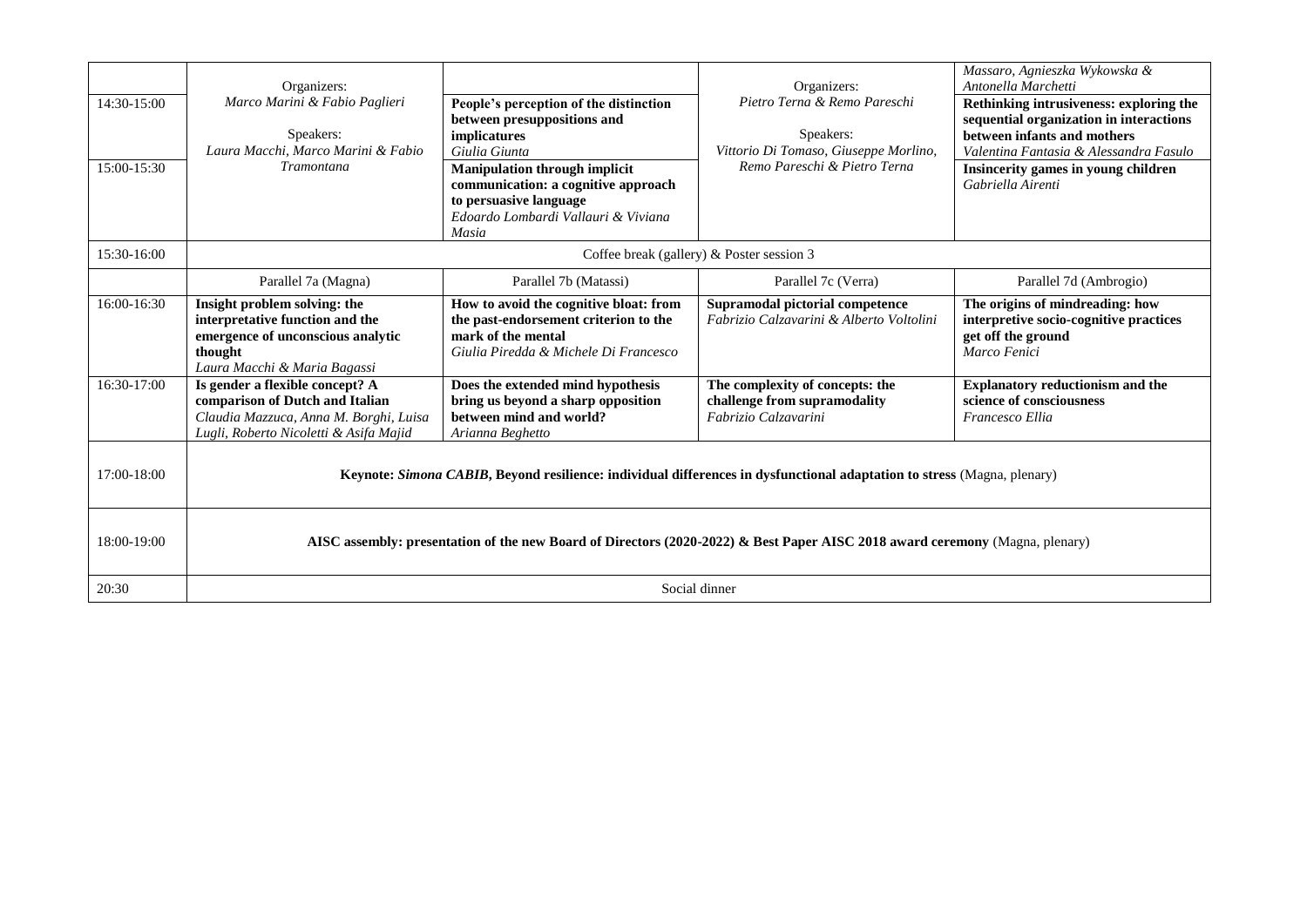|                                                                                                                        | <b>FRIDAY 13 DECEMBER 2019</b>                                                                                                    |                                                                                                                                                                                            |                                                                                                                                                                                                    |                                                                                                 |
|------------------------------------------------------------------------------------------------------------------------|-----------------------------------------------------------------------------------------------------------------------------------|--------------------------------------------------------------------------------------------------------------------------------------------------------------------------------------------|----------------------------------------------------------------------------------------------------------------------------------------------------------------------------------------------------|-------------------------------------------------------------------------------------------------|
| 09:00-10:00<br>Keynote: Vincenzo CRUPI, Rationality and reasoning research: a guide for the perplexed (Magna, plenary) |                                                                                                                                   |                                                                                                                                                                                            |                                                                                                                                                                                                    |                                                                                                 |
|                                                                                                                        | Parallel 8a (Magna)                                                                                                               | Parallel 8b (Matassi)                                                                                                                                                                      | Parallel 8c (Verra)                                                                                                                                                                                |                                                                                                 |
| 10:00-10:30                                                                                                            | Fiction and metacognition: a new<br>approach<br>Francesco Pierini                                                                 | Consciousness and complexity: an<br>evolutionary approach<br>Francesco Ellia & Robert Chis-Ciure                                                                                           | Toy models for ideal speakers: a<br>strategy for reconciling language<br>acquisition and evolution<br>Giulia Terzian & M. Inés Corbalán                                                            |                                                                                                 |
| 10:30-11:00                                                                                                            | Ficta and their properties: a matter of<br>$co(n)$ text<br>Filippo Domaneschi, Ivan Enrici, Carola<br>Barbero & Alberto Voltolini | The hard, the easy, and the meta<br>Tobias Schlicht                                                                                                                                        | A pragmatic approach to (some)<br>disputes in semantics<br>Irene Olivero                                                                                                                           |                                                                                                 |
| 11:00-11:30                                                                                                            | Coffee break (gallery) & Poster session 4                                                                                         |                                                                                                                                                                                            |                                                                                                                                                                                                    |                                                                                                 |
|                                                                                                                        | Parallel 9a (Magna)                                                                                                               | Parallel 9b (Matassi)                                                                                                                                                                      | Parallel 9c (Verra)                                                                                                                                                                                |                                                                                                 |
| 11:30-12:00                                                                                                            | Modeling categorical inference in<br>conceptual spaces<br>Matías Osta Vélez & Peter Gärdenfors                                    | Why we need a well-being-friendly<br>technological design<br>Marco Fasoli                                                                                                                  | The art commentator's multimodal<br>discourse<br>Isabella Poggi                                                                                                                                    |                                                                                                 |
| 12:00-12:30                                                                                                            | The structure of mental representations<br>in action<br>Gabriele Ferretti & Silvano Zipoli Caiani                                 | <b>Brains as Bayesian machines:</b><br>epistemological reflections on Bayesian<br>modelling in neuroscience<br>Alberto Termine                                                             | What makes a good non-verbal<br>communicator: a study in psychological<br>traits affecting performance in<br>pantomimic re-enactments of events<br>Marta Sibierska & Monika Boruta-<br>Żywiczyńska |                                                                                                 |
| 12:30-13:00                                                                                                            | An integrated theory on the<br>construction of ad hoc concepts<br>Davide Coraci                                                   | The issue of unitizing: towards a<br>multidisciplinary approach<br>Eleonora Ceccaldi, Nale Lehmann-<br>Willenbrock, Erica Volta, Mohamed<br>Chetouani, Gualtiero Volpe & Giovanna<br>Varni | Kinematic mental simulation in action<br>comprehension<br>Francesco Ianì, Teresa Limata, Andrea<br>Foiadelli, Giuliana Mazzoni & Monica<br><b>Bucciarelli</b>                                      |                                                                                                 |
| 13:00-14:00                                                                                                            | Lunch break                                                                                                                       |                                                                                                                                                                                            |                                                                                                                                                                                                    |                                                                                                 |
| 14:00-15:00                                                                                                            | Keynote: Elsa ADDESSI, A comparative perspective on economic decision-making (Magna, plenary)                                     |                                                                                                                                                                                            |                                                                                                                                                                                                    |                                                                                                 |
|                                                                                                                        | Parallel 10a (Magna)                                                                                                              | Parallel 10b (Matassi)                                                                                                                                                                     |                                                                                                                                                                                                    | Parallel 10d (Ambrogio)                                                                         |
| 15:00-15:30                                                                                                            | Trust is disrupted by physical needs<br>and is payed when it seems worth it<br>Christoph Bamberg                                  | On the automaticity of embodiment<br>effects in language comprehension:<br>methodological aspects and practical<br><i>implications</i><br>Stefania Moretti                                 |                                                                                                                                                                                                    | Why methodological naturalism cannot<br>vindicate physicalism about the mind<br>Giacomo Zanotti |

*Stefania Moretti*